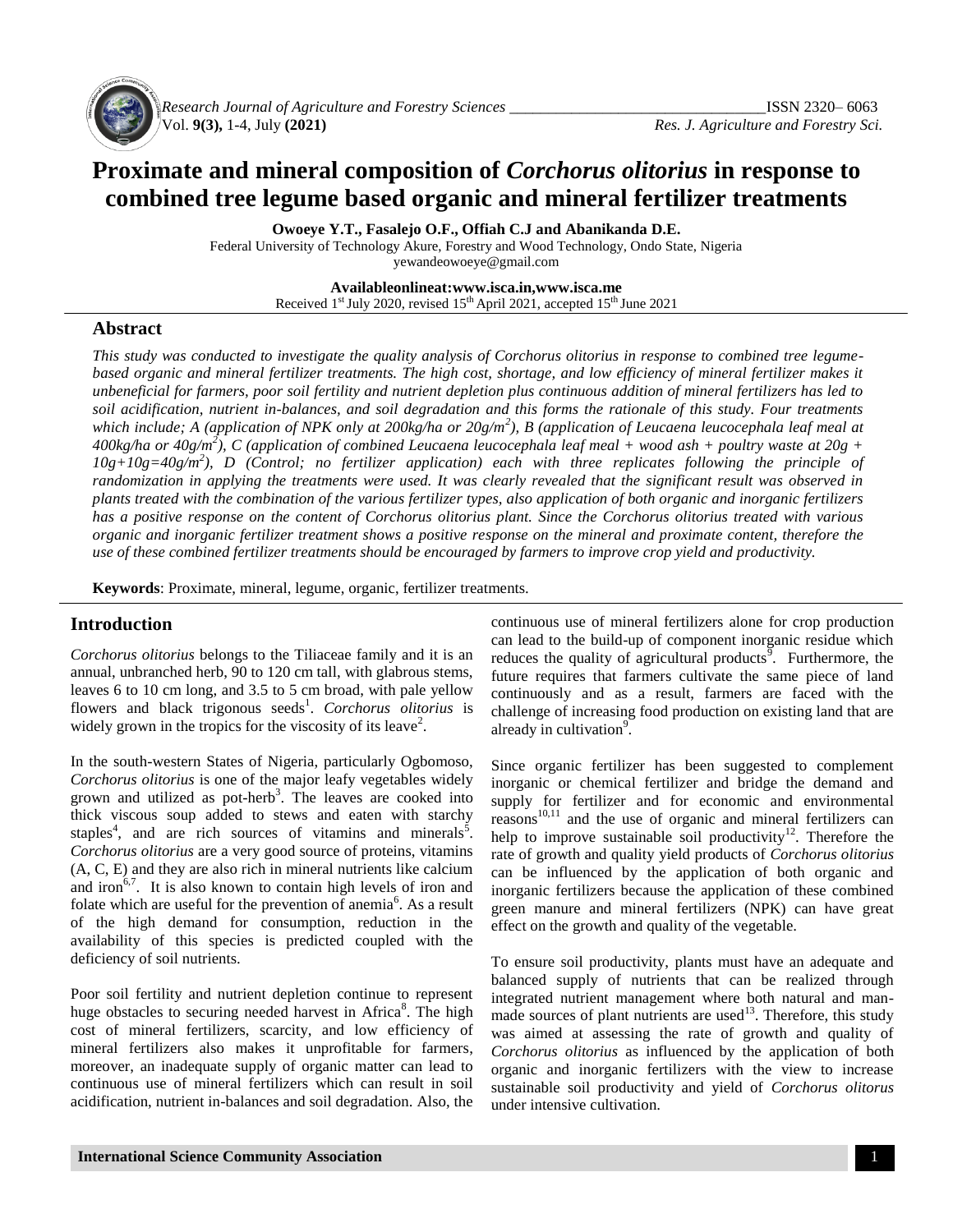### **Methodology**

The experiment was carried out at the Teaching and Research Farm, Federal University of Technology Akure, Longitude 5.14641 and Latitude 7.29679, with a mean annual temperature of 26.7° C and rainfall of 2378m per annum.

The leaves of *Leucaena leucocephala* was collected from the agroforestry demonstration plot of the Department of Forestry and Wood Technology, Federal University of Technology, Akure. Poultry waste was collected from Animal concept poultry, Akure. Wood ash was collected from household kitchen. The conventional NPK  $(40g/m^2)$  fertilizer was purchased from the fertilizer market. The *Leucaena leucocephala* leaves were sundried and ground into leaf meals using mortar and pestle. Thereafter the tree legume-based fertilizer was compounded by mixing the leaf meal  $(20g/m^2)$ with ground poultry waste  $(10g/m^2)$  and wood ash  $(10g/m^2)$  at a ratio of 2:1:1 comprising of two portions of *Leucaena leucocephala* meal, one portion of poultry waste meal and one portion of wood ash. The design of the experiment was a Completely Randomized Design (CRD) with four treatments, each at three replicates and the treatments include; *Leucaena leucocephala* Leaf meal, NPK, a combination of *Leucaena leucocephala* leaf meal, wood ash and poultry waste (LLM+WA+PW) and Control (no fertilizer application).

The design of the experiment is;  $Y_{ij} = \mu + T_i + \pounds_{ij}$ 

Where:  $Y_{ij}$  is the individual observation observation,  $\mu$  is the population mean,  $T_i$  is the treatment effect and  $\mathcal{L}_{ij}$  the experimental error.

**Experimental procedure:** A land area of 20mx20m was divided into plots of 1mx1m each separated by 0.5m buffer zone. The plots were properly loosed while all weed and debris were removed. The plots were randomly allocated to experimental treatments of NPK fertilizer (200kg/ha); Combination of *Leucaena* leaf meal, wood ash and poultry waste (LLM+WA+PW) (400kg/ha); *Leucaena leucocephala*  leaf meal alone (400kg/ha) and Control (no fertilizer application).

**Proximate mineral and profile analysis: Determination of Potassium (K):** Potassium (K) in *Corchorus olitorius* was determined using the flame photometer. O.5ml of the sample solution was pipetted and distilled up to 10ml with distilled water.

% K = 
$$
\frac{T \times V \times R \times 10^{-4}}{W}
$$

Where:  $R =$  Reading of the flame photometer,  $W =$  Weight of ash sample.

**Determination of Sodium (Na):** Sodium (Na) in *Corchorus olitorius* was determined using the flame photometer. 0.5ml of the sample was read on the flame photometer.

% Na = 
$$
\frac{T \times V \times R \times 10^{-4}}{W}
$$

Where:  $R =$  Reading of the flame photometer,  $W =$  Weight of ashed sample.

**Determination of Calcium (Ca):** Calcium (Ca) in *Corchorus olitorius* was determined by pipetting 10ml of sample solution into 25ml conical flask  $(V_2)$ , 5ml of 20% KOH was added, 10 drops of 2% potassium cyanide KCN and 10 drops of 5% hydroxyl animehydrochloride (OH.NH<sub>2</sub>.HCl) was added. Also, a pinch of calcine indicator put in the solution and titrated with 0.01 M EDTA and color is expected to change at titer value T.

% Ca = 
$$
\frac{T \times MEDTA}{100} \times \frac{v_1}{v_2} \times \frac{100}{w} \times 40
$$

Where:  $T =$  Titre value,  $M =$  Molarity of EDTA = 0.01M,  $V_1 =$ 50ml,  $V_2 = 10$ ml, 40 = Molar mass of calcium, W = Weight of the ash.

**Determination of Copper, Zinc, and Iron (Cu, Zn, Fe):**  Atomic absorption analysis calibration was determined by the value of copper, zinc, and iron. The stock standard of 10ppm was for each of the metal analyzed. A bulk model 2.00 A flame atomic absorption system was used. Their individual ppm was calculated using the expression below:

$$
ppm = \frac{10ppm}{Standard\ reading} X sample\ reading
$$

The standard reading for each element will be different from one another. Standard reading for Fe =  $96.5$ , Zn =  $96.2$ , Cu = 45.5.

ppm sample = 
$$
\frac{R \times V}{W}
$$

Where:  $R =$  value calculated above,  $V =$  Final volume of extract,  $W = Weight of the sample.$ 

**Statistical analysis of Data:** The data collected was subjected to Analysis of Variance (ANOVA) at p>0.05 level of significance. Fisher's least significant difference (LSD) method was used to test for the significant differences between the treatments.

#### **Results and discussion**

**Proximate content of** *Corchorus olitorius* **in response to fertilizer types:** As shown in Table-1, *Corchorus* plant treated with the various fertilizers has an average moisture content (M.C) of 17.23% and this is in agreement with the findings of Fagbemi<sup>14</sup> which stated that the estimated plant had moisture content of about 15-20% which was very high when compared to moisture content of most leguminous plants which is usually between 7.0±00 and 11.0±00%.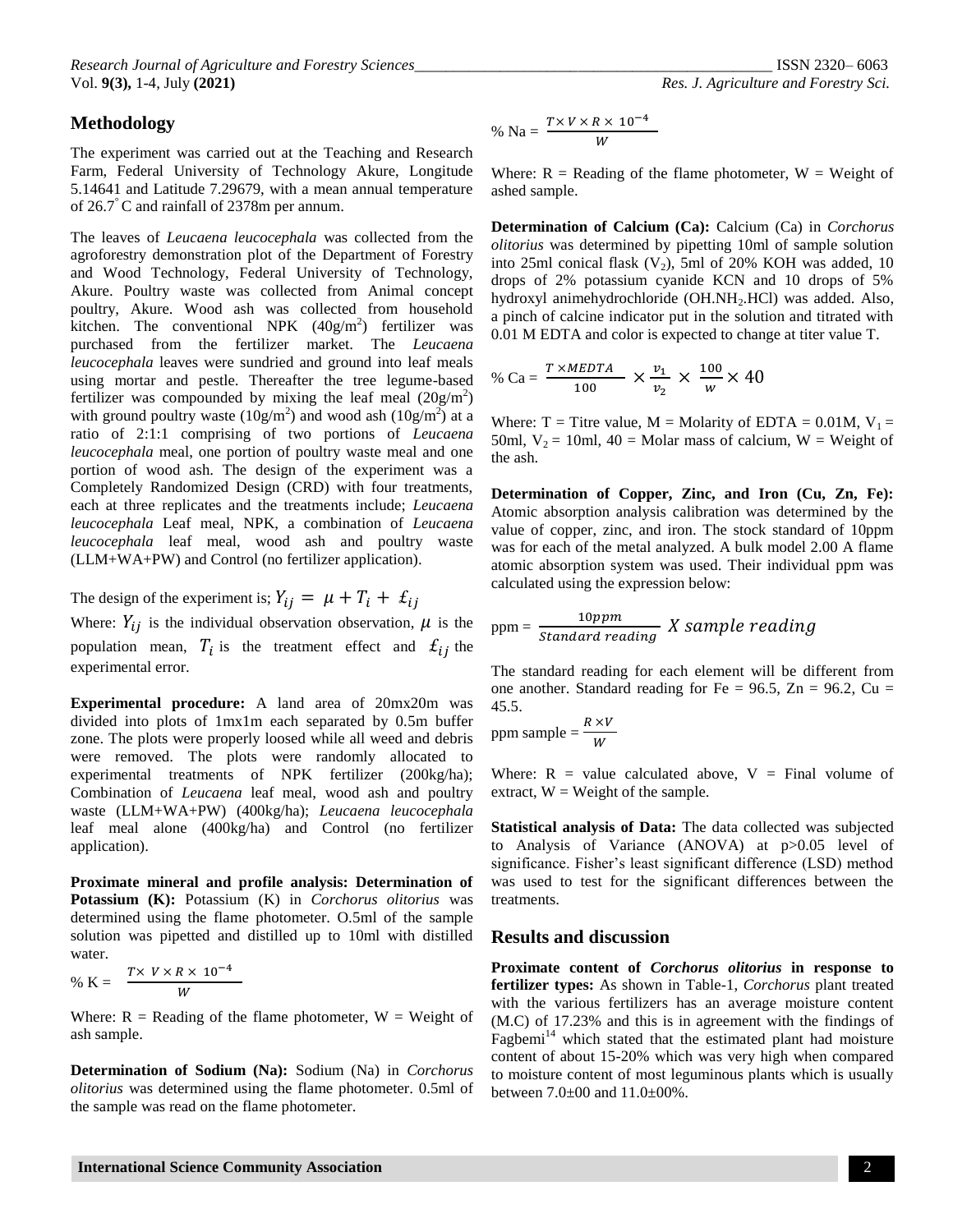The average crude fiber of *Corchorus olitorius* (5.82%) in response to the various fertilizers applications is similar to the report given by Onwordi and Wusu<sup>15</sup> and according to Ishida *et*  $aI^{16}$ , Rao and Newmark<sup>17</sup>, adequate intake of dietary fiber can lower the serum cholesterol level, risk of coronary heart disease, hypertension, constipation, diabetes, colon and breast cancer.

*Corchorus olitorius* plant grown with Leaf meal has the highest fiber and a moisture content, N.P.K has the highest ash content  $(9.86\%)$ , this is similar with the result given by Oyedeji et al.<sup>18</sup>, also a combination of LLM+WA+PW has the highest crude protein with an average value of 25.23%, which is higher compared to the findings of Oyedeji et al. $18$  but in agreement with the findings of Ayeni<sup>19</sup>, Akanni *et al.*<sup>20</sup>; and Ogunlade *et al.*<sup>21</sup> who stated that the combinations of organic and mineral fertilizer have been reported to perform better on the yield of tomato, maize, and *Solanum macrocarpon* than when each is solely applied. Hence, organic manure is known to be capable of activating many species of microorganisms that release phytohormones that stimulate nutrient absorption and plant  $\text{growth}^{22}$ .

*Corchorus olitorius* plant grown with no fertilizer application (control) has the highest Fat and carbohydrate content of 5.54% and 44.59% which is higher compared to result of Oyedeji *et al.*<sup>18</sup> and this result proves that plants treated with organomineral fertilizer perform better than the control but not as much as NPK and poultry manure. Also from the result, the *Corchorus* plant treated with NPK, LLM+WA+PW has a high content of crude protein, K and Ca and this agrees with Steyn *et al.*<sup>6</sup> and Dansi *et al.*<sup>7</sup> which says that edible species of *Corchorus* are a very good source of proteins, vitamins (A, C,

E) and they are also rich in mineral nutrients like calcium and iron. The high amount of potassium observed in the *Corchorus*  plant agreed with the observation of Achinewhu<sup>23</sup> who reported that potassium is high in plant foods from Nigeria soil.

**Mineral profile Parameters of** *Corchorus olitorius* **in response to fertilizer types:** It was observed that the Cu content was not detected *Corchorus* plant treated with the various fertilizer types and plant grown without fertilizer application. Ca was present in all the plants treated with fertilizer types but was significantly higher in NPK and Leaf meal. The concentration of Fe was not visible because it has a very minute value compared to the other elements. The mineral content of Zn was observed in plants treated with NPK though little and was not found in other plants treated with Leaf meal and LLM+WA+PW. NPK and Leaf meal has the same value of K content expect for the one treated with LLM+WA+PW as shown in Table-2.

## **Conclusion**

As it is clearly revealed in the results, the most significant result was observed in plant treated with the combination of the various fertilizer types, also application of both organic and inorganic fertilizer has a positive response on the content of *Corchorus olitorius* plants. Since the *Corchorus olitorius* treated with various organic and inorganic fertilizer treatment shows a positive response on the mineral and proximate content, therefore the use of these combined fertilizer treatments should be encouraged by farmers to improve crop yield and productivity.

| <b>Fertilizer Types</b> | Moisture<br>content | Proximate         | Contents<br>Parameters |                   | Fiber             | Carbohydrate    |
|-------------------------|---------------------|-------------------|------------------------|-------------------|-------------------|-----------------|
|                         |                     | <b>ASH</b>        | Crude Protein          | Fat               |                   |                 |
| Leaf meal               | $19.42^{\rm a}$     | $9.81^{b}$        | 15.00 <sup>d</sup>     | $5.30^{b}$        | $7.88^{a}$        | $42.58^{\circ}$ |
| <b>NPK</b>              | 17.11 <sup>b</sup>  | 9.86 <sup>a</sup> | $19.36^{\circ}$        | 5.07 <sup>c</sup> | 4.76 <sup>d</sup> | $43.74^{b}$     |
| $LLM+WA+PW$             | $16.95^{\circ}$     | $9.50^{\circ}$    | $25.13^a$              | 5.09 <sup>c</sup> | $5.21^{\circ}$    | $38.13^d$       |
| Control (no fertilizer) | $15.42^d$           | $9.41^{\rm d}$    | $19.61^{b}$            | $5.54^{\rm a}$    | $5.41^{b}$        | $44.59^{a}$     |

**Table-1:** Proximate content parameters of *Corchorus olitorius* in response to fertilizer types.

Different alphabet means there is significance difference along the column.

| Table-2: Mineral profile of <i>C. olitorus</i> in response to fertilizer types. |  |  |  |
|---------------------------------------------------------------------------------|--|--|--|
|                                                                                 |  |  |  |

| Fertilizer Types | Ca           | Fe                | Zn                | 17                | Na             |
|------------------|--------------|-------------------|-------------------|-------------------|----------------|
| Leaf meal        | $5.04^b$     | 0.00 <sup>b</sup> | 0.00 <sup>b</sup> | 8.01 <sup>a</sup> | $0.07^{\rm b}$ |
| <b>NPK</b>       | $5.87^{a}$   | 0.00 <sup>a</sup> | 0.01 <sup>a</sup> | 8.01 <sup>a</sup> | $0.12^a$       |
| $LLM+WA+PW$      | $2.71^\circ$ | 0.00 <sup>b</sup> | 0.00 <sup>b</sup> | $6.01^{b}$        | $0.06^{\rm b}$ |

Different alphabet means there is a significant difference along the column.